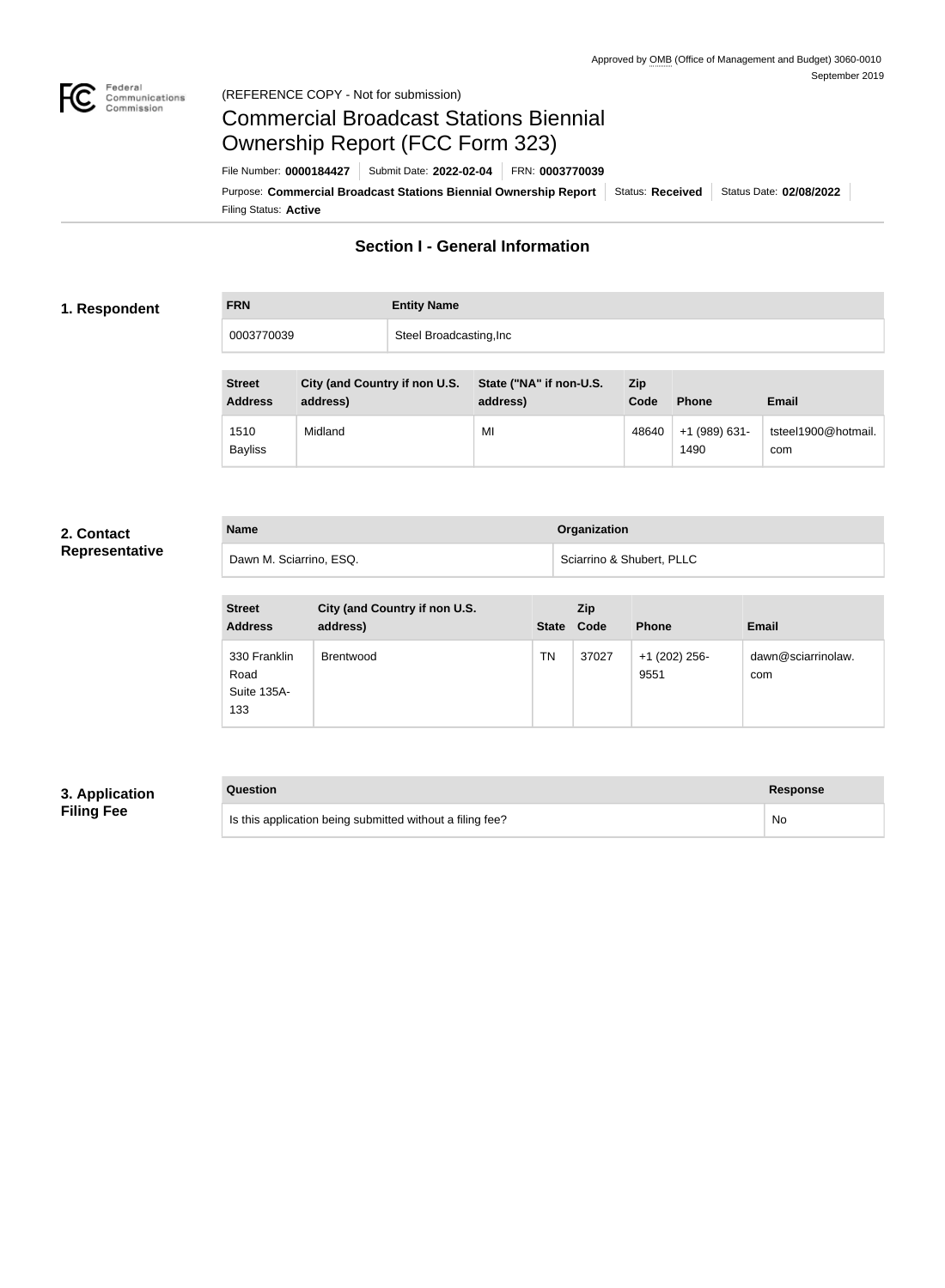| <b>Fees</b> | <b>Application Type</b> | <b>Form Number</b> | <b>Fee Code</b> | Quantity | <b>Fee Amount</b> | <b>Subtotal</b> |
|-------------|-------------------------|--------------------|-----------------|----------|-------------------|-----------------|
|             | Biennial                | Form 323           | MAR             | <u>_</u> | 85                | \$170.00        |
|             |                         |                    |                 |          | Total             | \$170.00        |

## **4. Nature of Respondent**

| (a) Provide the following information about the Respondent: |                        |  |
|-------------------------------------------------------------|------------------------|--|
| <b>Relationship to stations/permits</b>                     | Licensee               |  |
| <b>Nature of Respondent</b>                                 | For-profit corporation |  |

**(b) Provide the following information about this report:**

| <b>Purpose</b> | Biennial                                                                                                                                                                               |
|----------------|----------------------------------------------------------------------------------------------------------------------------------------------------------------------------------------|
| "As of" date   | 10/01/2021                                                                                                                                                                             |
|                | When filing a biennial ownership report or validating<br>and resubmitting a prior biennial ownership report, this<br>date must be Oct. 1 of the year in which this report is<br>filed. |

#### **5. Licensee(s) and Station(s)**

#### **Respondent is filing this report to cover the following Licensee(s) and station(s):**

| Licensee/Permittee Name | <b>FRN</b> |
|-------------------------|------------|
| Steel Broadcasting, Inc | 0003770039 |

| Fac. ID No. | <b>Call Sign</b> | <b>City</b>      | <b>State</b> | <b>Service</b> |
|-------------|------------------|------------------|--------------|----------------|
| 39673       | <b>WMPX</b>      | <b>MIDLAND</b>   | MI           | AM             |
| 39674       | WMRX-FM          | <b>BEAVERTON</b> | MI           | <b>FM</b>      |
| 200080      | <b>W299CK</b>    | <b>MIDLAND</b>   | MI           | FX             |

# **Section II – Biennial Ownership Information**

**1. 47 C.F.R. Section 73.3613 and Other Documents**

Licensee Respondents that hold authorizations for one or more full power television, AM, and/or FM stations should list all contracts and other instruments set forth in 47 C.F.R. Section 73.3613(a) through (c) for the facility or facilities listed on this report. In addition, attributable Local Marketing Agreements (LMAs) and attributable Joint Sales Agreements (JSAs) must be disclosed by the licensee of the brokering station on its ownership report. If the agreement is an attributable LMA, an attributable JSA, or a network affiliation agreement, check the appropriate box. Otherwise, select "Other." Non-Licensee Respondents, as well as Licensee Respondents that only hold authorizations for Class A television and/or low power television stations, should select "Not Applicable" in response to this question.

| Document Information                  |                                                    |  |  |
|---------------------------------------|----------------------------------------------------|--|--|
| Description of contract or instrument | Articles of Incorporation                          |  |  |
| Parties to contract or instrument     | Steel Broadcasting, Inc. and The State of Michigan |  |  |
| Date of execution                     | 01/1993                                            |  |  |
| Date of expiration                    | No expiration date                                 |  |  |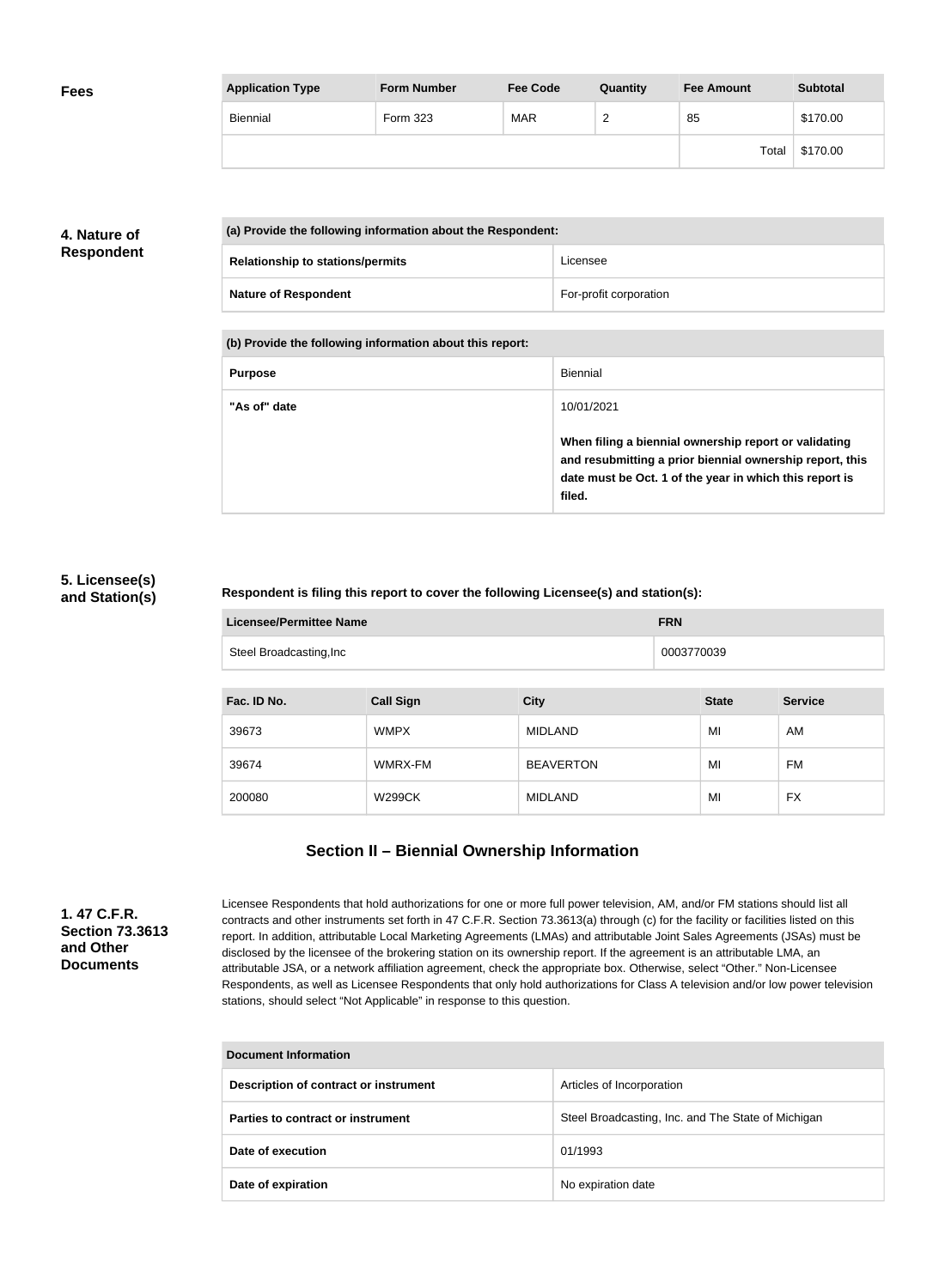| Agreement type         | Other                                            |
|------------------------|--------------------------------------------------|
| (check all that apply) | <b>Agreement Type: Articles of Incorporation</b> |
|                        |                                                  |

| <b>Document Information</b>                     |                                        |  |
|-------------------------------------------------|----------------------------------------|--|
| Description of contract or instrument           | <b>Bylaws</b>                          |  |
| Parties to contract or instrument               | Shareholders                           |  |
| Date of execution                               | 01/1993                                |  |
| Date of expiration                              | No expiration date                     |  |
| <b>Agreement type</b><br>(check all that apply) | Other<br><b>Agreement Type: Bylaws</b> |  |

#### **Document Information**

| Description of contract or instrument           | LMA                                                                |
|-------------------------------------------------|--------------------------------------------------------------------|
| Parties to contract or instrument               | Black Diamond Broadcast Group, LLC and Steel<br>Broadcasting, Inc. |
| Date of execution                               | 10/2020                                                            |
| Date of expiration                              | 01/2024                                                            |
| <b>Agreement type</b><br>(check all that apply) | Attributable LMA                                                   |

| <b>Document Information</b>                     |                                                                                |  |
|-------------------------------------------------|--------------------------------------------------------------------------------|--|
| Description of contract or instrument           | Option and Asset Purchase Agreement                                            |  |
| Parties to contract or instrument               | Steel Broadcasting, Inc. and Black Diamond Broadcast<br>Group, LLC             |  |
| Date of execution                               | 10/2020                                                                        |  |
| Date of expiration                              | 12/2023                                                                        |  |
| <b>Agreement type</b><br>(check all that apply) | Other<br><b>Agreement Type: Other - Option and Asset Purchase</b><br>Agreement |  |

#### **2. Ownership Interests**

**(a)** Ownership Interests. This Question requires Respondents to enter detailed information about ownership interests by generating a series of subforms. Answer each question on each subform. The first subform listing should be for the Respondent itself. If the Respondent is not a natural person, also list each of the officers, directors, stockholders, non-insulated partners, non-insulated members, and any other persons or entities with a direct attributable interest in the Respondent pursuant to the standards set forth in 47 C.F.R. Section 73.3555. (A "direct" interest is one that is not held through any intervening companies or entities.) List each interest holder with a direct attributable interest in the Respondent separately.

Leave the percentage of total assets (Equity Debt Plus) field blank for an interest holder unless that interest holder has an attributable interest in the Respondent solely on the basis of the Commission's Equity Debt Plus attribution standard, 47 C.F.R. Section 73.3555, Note 2(i).

In the case of vertical or indirect ownership structures, list only those interests in the Respondent that also represent an attributable interest in the Licensee(s) for which the report is being submitted.

Entities that are part of an organizational structure that includes holding companies or other forms of indirect ownership must file separate ownership reports. In such a structure do not report, or file a separate report for, any interest holder that does not have an attributable interest in the Licensee(s) for which the report is being submitted.

Please see the Instructions for further detail concerning interests that must be reported in response to this question.

The Respondent must provide an FCC Registration Number for each interest holder reported in response to this question. Please see the Instructions for detailed information and guidance concerning this requirement.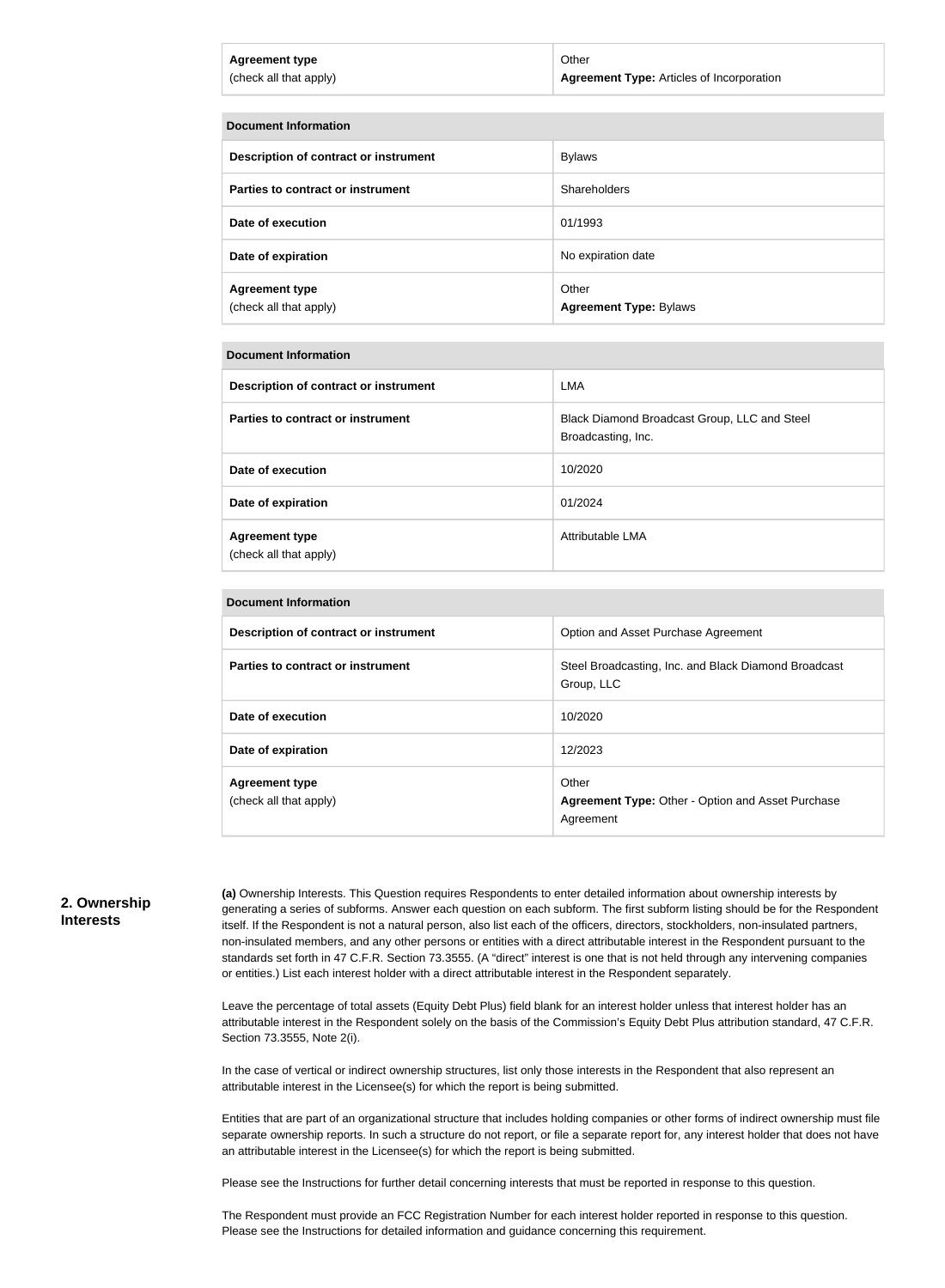| <b>Ownership Information</b>                                                                                                     |                                                         |                      |                            |
|----------------------------------------------------------------------------------------------------------------------------------|---------------------------------------------------------|----------------------|----------------------------|
| <b>FRN</b>                                                                                                                       | 0003770039                                              |                      |                            |
| <b>Entity Name</b>                                                                                                               | Steel Broadcasting, Inc                                 |                      |                            |
| <b>Address</b>                                                                                                                   | PO Box                                                  |                      |                            |
|                                                                                                                                  | <b>Street 1</b>                                         | 1510 Bayliss         |                            |
|                                                                                                                                  | <b>Street 2</b>                                         |                      |                            |
|                                                                                                                                  | <b>City</b>                                             | Midland              |                            |
|                                                                                                                                  | State ("NA" if non-U.S.<br>address)                     | MI                   |                            |
|                                                                                                                                  | <b>Zip/Postal Code</b>                                  | 48640                |                            |
|                                                                                                                                  | Country (if non-U.S.<br>address)                        | <b>United States</b> |                            |
| <b>Listing Type</b>                                                                                                              | Respondent                                              |                      |                            |
| <b>Positional Interests</b><br>(check all that apply)                                                                            | Respondent                                              |                      |                            |
| <b>Tribal Nation or Tribal</b><br><b>Entity</b>                                                                                  | Interest holder is not a Tribal nation or Tribal entity |                      |                            |
| <b>Interest Percentages</b><br>(enter percentage values<br>from 0.0 to 100.0)                                                    | Voting                                                  | 0.0%                 | <b>Jointly Held?</b><br>No |
|                                                                                                                                  | <b>Equity</b>                                           | 0.0%                 |                            |
|                                                                                                                                  | <b>Total assets (Equity Debt</b><br>Plus)               | 0.0%                 |                            |
| Does interest holder have an attributable interest in one or more broadcast stations<br>No<br>that do not appear on this report? |                                                         |                      |                            |

# **Ownership Information**

| <b>FRN</b>                                            | 9990032436                          |                      |
|-------------------------------------------------------|-------------------------------------|----------------------|
| <b>Name</b>                                           | <b>Thomas Steel</b>                 |                      |
| <b>Address</b>                                        | PO Box                              |                      |
|                                                       | <b>Street 1</b>                     | 1510 Bayliss         |
|                                                       | <b>Street 2</b>                     |                      |
|                                                       | <b>City</b>                         | Midland              |
|                                                       | State ("NA" if non-U.S.<br>address) | MI                   |
|                                                       | <b>Zip/Postal Code</b>              | 48641                |
|                                                       | Country (if non-U.S.<br>address)    | <b>United States</b> |
| <b>Listing Type</b>                                   | Other Interest Holder               |                      |
| <b>Positional Interests</b><br>(check all that apply) | Officer, Director, Stockholder      |                      |
| Citizenship, Gender,                                  | <b>Citizenship</b>                  | US                   |
|                                                       |                                     |                      |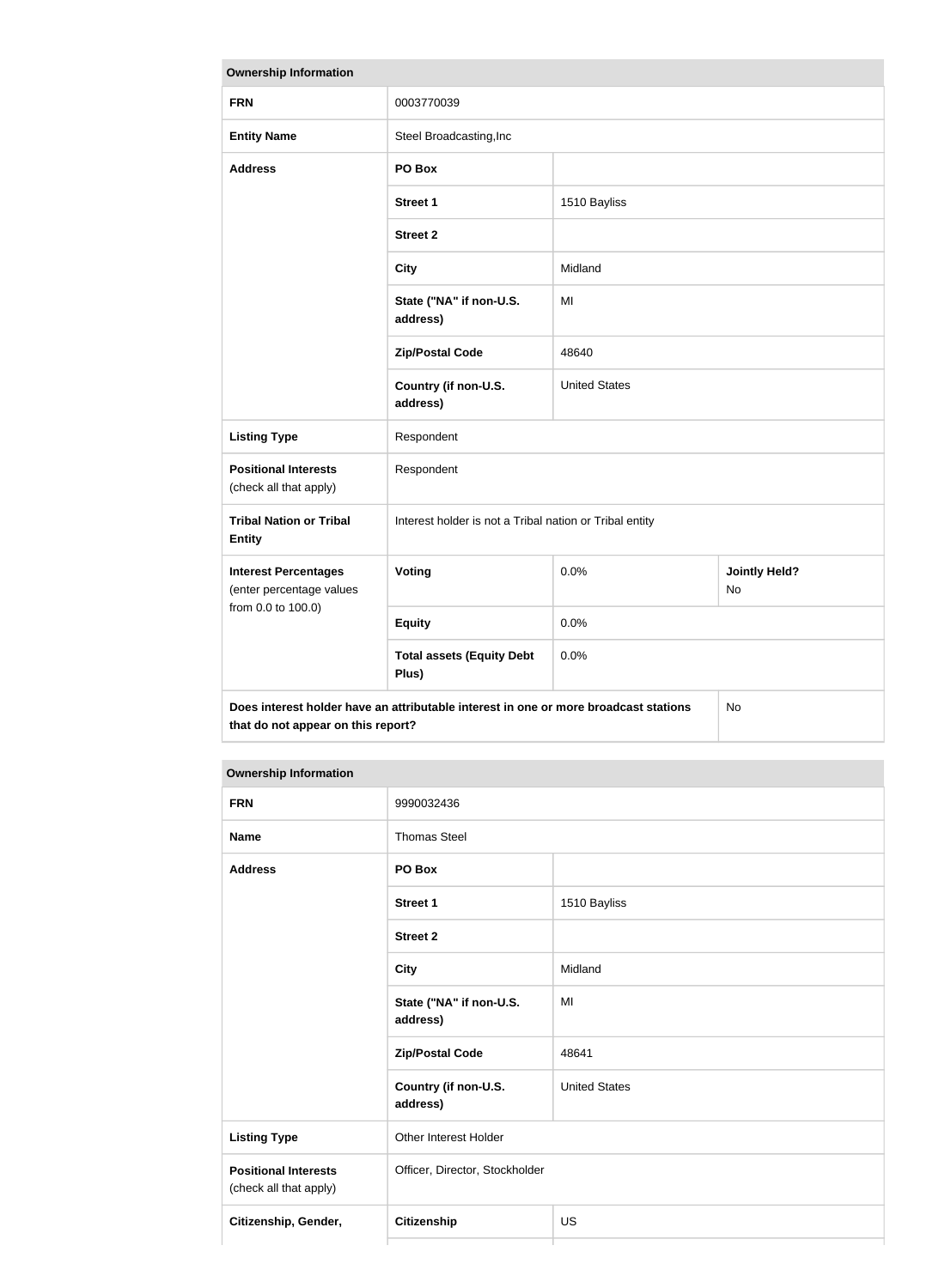| <b>Ethnicity, and Race</b><br><b>Information (Natural</b><br>Persons Only)                                                 | Gender                                                                              | Male                   |                                   |
|----------------------------------------------------------------------------------------------------------------------------|-------------------------------------------------------------------------------------|------------------------|-----------------------------------|
|                                                                                                                            | <b>Ethnicity</b>                                                                    | Not Hispanic or Latino |                                   |
|                                                                                                                            | Race                                                                                | White                  |                                   |
| <b>Interest Percentages</b><br>(enter percentage values<br>from 0.0 to 100.0)                                              | <b>Voting</b>                                                                       | 100.0%                 | <b>Jointly Held?</b><br><b>No</b> |
|                                                                                                                            | <b>Equity</b>                                                                       | 100.0%                 |                                   |
|                                                                                                                            | <b>Total assets (Equity Debt</b><br>Plus)                                           | 100.0%                 |                                   |
| Does interest holder have an attributable interest in one or more broadcast stations<br>that do not appear on this report? |                                                                                     | <b>No</b>              |                                   |
| interests, not reported in this filing are non-attributable.<br>If "No," submit as an exhibit an explanation.              | (b) Respondent certifies that any interests, including equity, financial, or voting |                        | <b>Yes</b>                        |
|                                                                                                                            |                                                                                     |                        |                                   |

| (c) Does the Respondent or any reported interest holder<br>hold an attributable interest in any newspaper entities in<br>the same market as any station for which this report is<br>filed, as defined in 47 C.F.R. Section 73.3555?                                                                                                                                                                                                                                                                                                                                                                                                              | No |
|--------------------------------------------------------------------------------------------------------------------------------------------------------------------------------------------------------------------------------------------------------------------------------------------------------------------------------------------------------------------------------------------------------------------------------------------------------------------------------------------------------------------------------------------------------------------------------------------------------------------------------------------------|----|
| If "Yes," provide information describing the interest(s), using<br>EITHER the subform OR the spreadsheet option below.<br>Respondents with a large number (50 or more) of entries to<br>submit should use the spreadsheet option.                                                                                                                                                                                                                                                                                                                                                                                                                |    |
| NOTE: Spreadsheets must be submitted in a special XML<br>Spreadsheet format with the appropriate structure that is<br>specified in the documentation. For instructions on how to<br>use the spreadsheet option to complete this question<br>(including templates to start with), please Click Here.                                                                                                                                                                                                                                                                                                                                              |    |
| If using the subform, leave the percentage of total assets<br>(Equity Debt Plus) field blank for an interest holder unless<br>that interest holder has an attributable interest in the<br>newspaper entity solely on the basis of the Commission's<br>Equity Debt Plus attribution standard, 47 C.F.R. Section<br>73.3555, Note 2(i). If using an XML Spreadsheet, enter "NA"<br>into the percentage of total assets (Equity Debt Plus) field<br>for an interest holder unless that interest holder has an<br>attributable interest in the newspaper entity solely on the<br>basis of the Commission's Equity Debt Plus attribution<br>standard. |    |
| The Respondent must provide an FCC Registration Number<br>for each interest holder reported in response to this<br>question. Please see the Instructions for detailed information<br>and guidance concerning this requirement.                                                                                                                                                                                                                                                                                                                                                                                                                   |    |

**(d) Are any of the individuals listed as an attributable interest holder in the Respondent married to each other or related to each other as parentchild or as siblings?** No

If "Yes," provide the following information for each such the relationship.